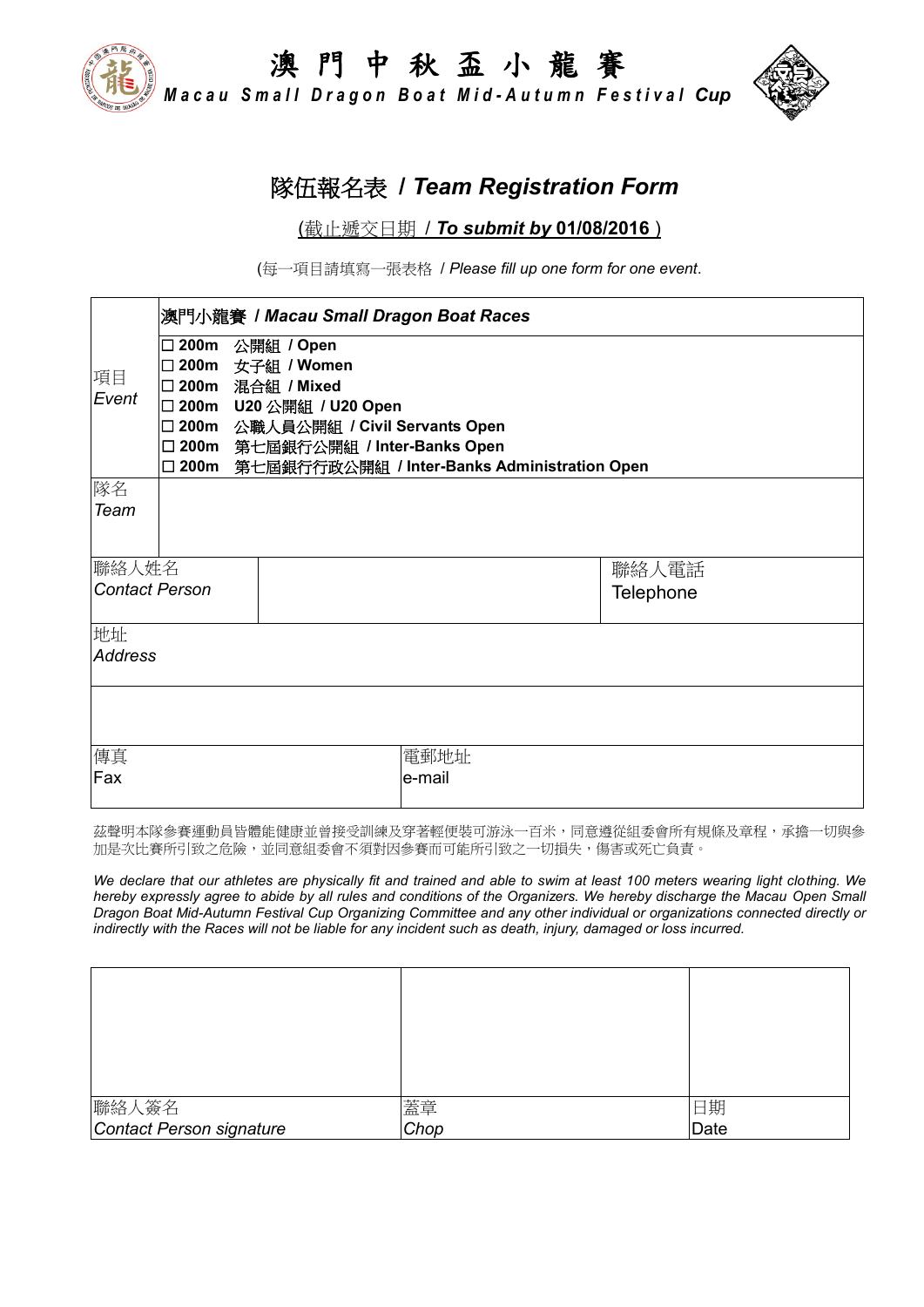

*M a c a u S m a l l D r a g o n B o a t M i d - A u t u m n F e s t i v a l Cup*



# 隊伍名單表 **/** *Team List*

(截止遞交日期 / **To submit latest by 22 /08/2016**)

(每一項目請填寫一張表格 / *Please fill up one form for one event*.

| 澳門小龍賽 / Macau Small Dragon Boat Races |                                                                |                                                                                                                                                                                              |                           |                                                                                |               |  |
|---------------------------------------|----------------------------------------------------------------|----------------------------------------------------------------------------------------------------------------------------------------------------------------------------------------------|---------------------------|--------------------------------------------------------------------------------|---------------|--|
| 項目<br><b>Event</b>                    | $\square$ 200m<br>□ 200m<br>□ 200m<br>$\square$ 200m<br>□ 200m | 公開組 / Open<br>女子組 / Women<br>混合組 / Mixed<br>□ 200m U20 公開組 / U20 Open<br>□ 200m 公職人員公開組 / Civil Servants Open<br>第七屆銀行公開組 / Inter-Banks Open<br>第七屆銀行行政公開組 / Inter-Banks Administration Open |                           |                                                                                |               |  |
| 隊伍<br><b>TEAM'S NAME</b>              |                                                                |                                                                                                                                                                                              |                           |                                                                                |               |  |
| 聯絡人姓名                                 | <b>CONTACT PERSON</b>                                          |                                                                                                                                                                                              | 聯絡人電話<br><b>TELEPHONE</b> | 電郵地址<br><b>EMAIL</b>                                                           |               |  |
| 領隊 / Team Manager                     | 3.5cmX4.5cm<br>不能大於<br>(1024X768)像素                            | 教練 / Coach                                                                                                                                                                                   |                           | 領隊及教練不可兼任運動員<br>The Team Manager and Coach may not<br>Participate in the Race. |               |  |
| 姓名 / Name                             |                                                                | 姓名 / Name                                                                                                                                                                                    |                           |                                                                                |               |  |
| 證件號碼 / ID No.                         |                                                                | 證件號碼 / ID No.                                                                                                                                                                                |                           |                                                                                |               |  |
| 鼓手/                                   | Drummer                                                        | 舵手 / Steerer                                                                                                                                                                                 |                           | 划手 / Paddler 1                                                                 | 划手 / Paddle 2 |  |
| 姓名 / Name                             |                                                                | 姓名 / Name                                                                                                                                                                                    |                           | 姓名 / Name                                                                      | 姓名 / Name     |  |
| 證件號碼 / ID No.                         |                                                                | 證件號碼 / ID No.                                                                                                                                                                                |                           | 證件號碼 / ID No.                                                                  | 證件號碼 / ID No. |  |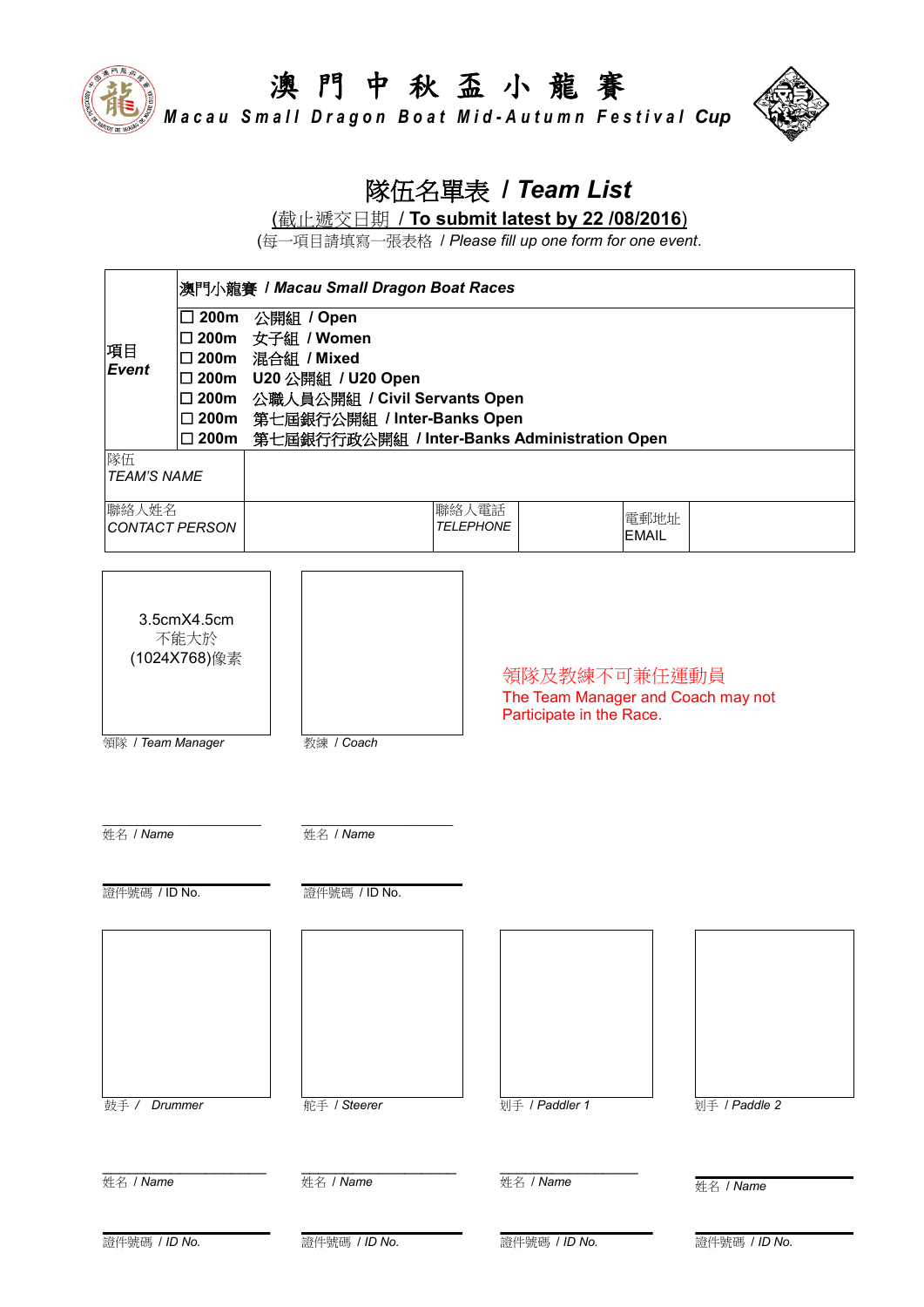



*M a c a u S m a l l D r a g o n B o a t M i d - A u t u m n F e s t i v a l Cup*

(繼續 / *Cont'd*) 隊伍 / Team \_



證件號碼 */ ID No.* 證件號碼 / *ID No.*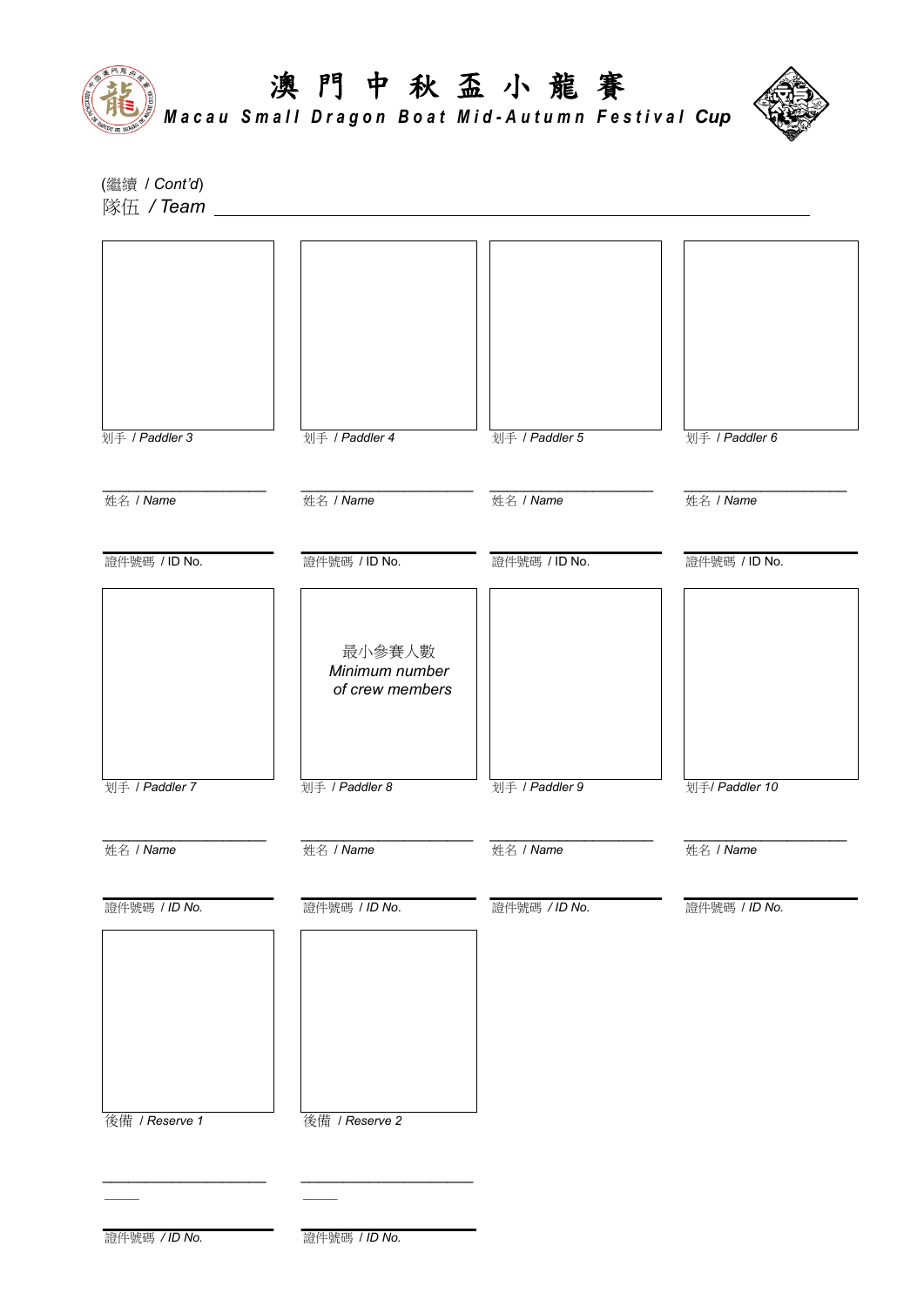*M a c a u S m a l l D r a g o n B o a t M i d - A u t u m n F e s t i v a l Cup*



## 個人報名表 **/** *Individual Registration Form*

(截止遞交日期 / *To submit by* **22/08/2016**)

|                                  | 澳門小龍賽 / Macau Small Dragon Boat Races                                                                                                                                                                                                       |                        |                                                                                                      |     |                  |                                                           |                                           |
|----------------------------------|---------------------------------------------------------------------------------------------------------------------------------------------------------------------------------------------------------------------------------------------|------------------------|------------------------------------------------------------------------------------------------------|-----|------------------|-----------------------------------------------------------|-------------------------------------------|
| 項目<br><b>Event</b>               | □ 200m 公開組 / Open<br>□ 200m 女子組 / Women<br>□ 200m<br>混合組 / Mixed<br>□ 200m<br>U20 公開組 / U20 Open<br>□ 200m<br>公職人員公開組 / Civil Servants Open<br>□ 200m 第六屆銀行公開組 / Inter-Banks Open<br>第六屆銀行行政公開組 / Inter-Banks Administration Open<br>□ 200m |                        |                                                                                                      |     |                  |                                                           |                                           |
|                                  |                                                                                                                                                                                                                                             | 隊伍名稱 / TEAM'S NAME     |                                                                                                      |     |                  |                                                           |                                           |
|                                  |                                                                                                                                                                                                                                             | 運動員姓名 / ATHLETE'S NAME |                                                                                                      |     |                  |                                                           | 近照<br><b>RECENT PHOTO</b><br>3.5cm X4.5cm |
|                                  |                                                                                                                                                                                                                                             |                        |                                                                                                      |     |                  |                                                           | 不能大於<br>(1024X768)像素                      |
| 身份證號碼<br><b>ID CARD NO</b>       |                                                                                                                                                                                                                                             |                        |                                                                                                      |     | 電話<br><b>TEL</b> |                                                           |                                           |
|                                  |                                                                                                                                                                                                                                             | 出生日期 DATE OF BIRTH     | $\Box D$                                                                                             | 月 M | 年y               |                                                           | 性別<br><b>GENDER</b>                       |
| 醫生檢查報告<br><b>DOCTOR'S REPORT</b> |                                                                                                                                                                                                                                             |                        | 醫生姓名簽名蓋章<br>DOCTOR'S NAME, SIGNATURE and CHOP                                                        |     |                  |                                                           |                                           |
|                                  |                                                                                                                                                                                                                                             |                        |                                                                                                      |     |                  |                                                           |                                           |
|                                  |                                                                                                                                                                                                                                             |                        |                                                                                                      |     |                  | 醫生檢查報告只限於運動員 / Medical report requests for athletes only. |                                           |
| 運動員簽名<br><b>SIGNATURE</b>        |                                                                                                                                                                                                                                             |                        | 監護人姓名及簽名(若運動員未滿十八歲) <br><b>GUARDIAN'S NAME &amp; SIGNATURE (IF ATHLETE IS UNDER</b><br>18 YEARS OLD) |     |                  |                                                           |                                           |
|                                  |                                                                                                                                                                                                                                             |                        |                                                                                                      |     |                  |                                                           |                                           |
| 地址<br><b>ADDRESS</b>             |                                                                                                                                                                                                                                             |                        |                                                                                                      |     |                  |                                                           | 電郵地址<br><b>EMAIL</b>                      |

賽會對參加比賽之健兒,在練習及比賽期間所發生的任何意外,概不負責。

*The Organiser does not take responsibility even in case of accidents that occur during training and races.*